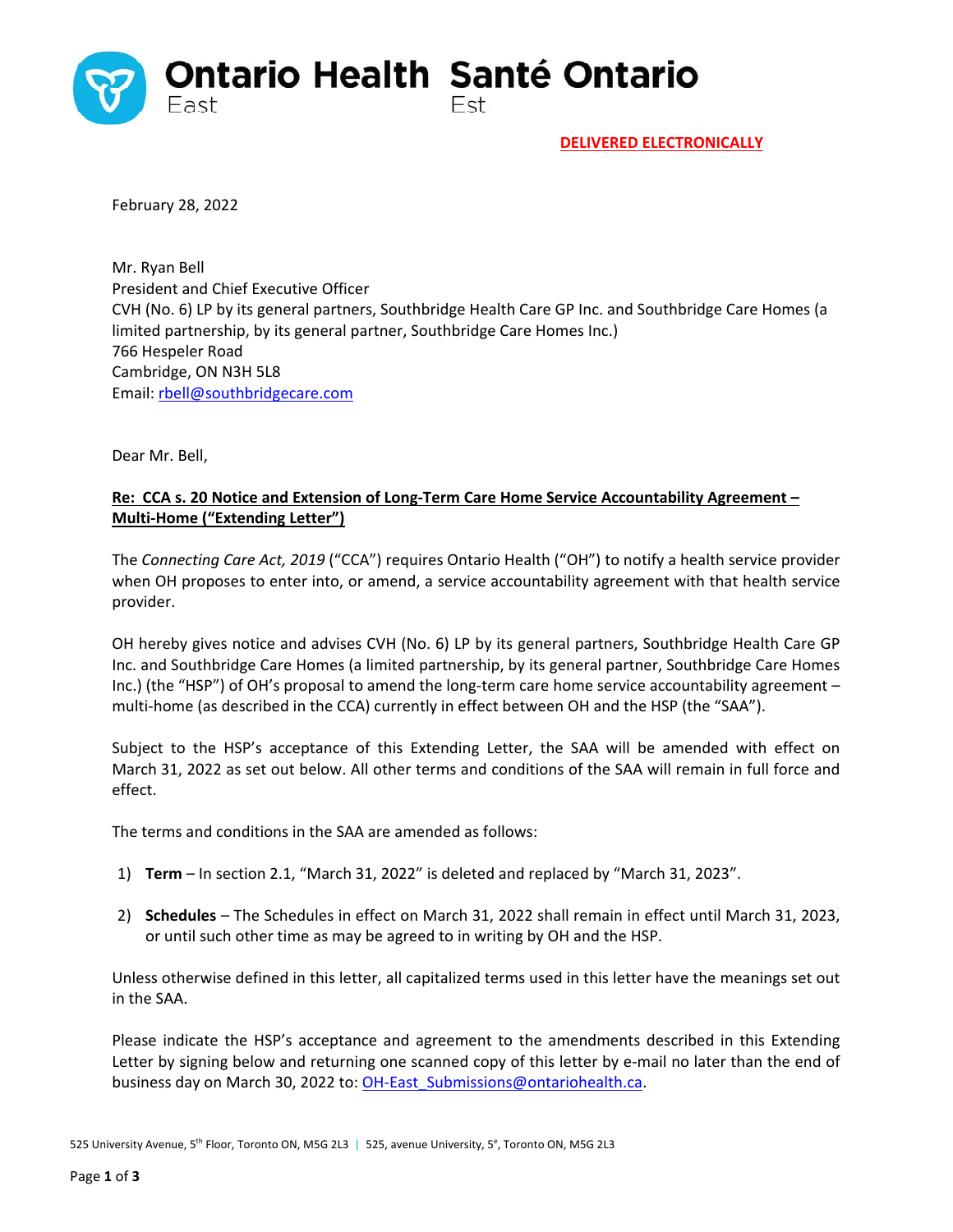## **Re: CCA s. 20 Notice and Extension of Long‐Term Care Home Service Accountability Agreement – Multi‐Home ("Extending Letter")**

The HSP and OH agree that the Extending Letter may be validly executed electronically, and that their respective electronic signature is the legal equivalent of a manual signature.

Should you have any questions regarding the information provided in this Extending Letter, please contact Steve Goetz, Director, Performance, Accountability and Funding Allocation at Steve.Geotz@ontariohealth.ca.

Sincerely,

Anna Greenberg Chief Regional Officer, Toronto and East Ontario Health

c. Eric Partington, Vice President, Performance, Accountability, and Funding Allocation, Ontario Health (East)

**Signature page follows**